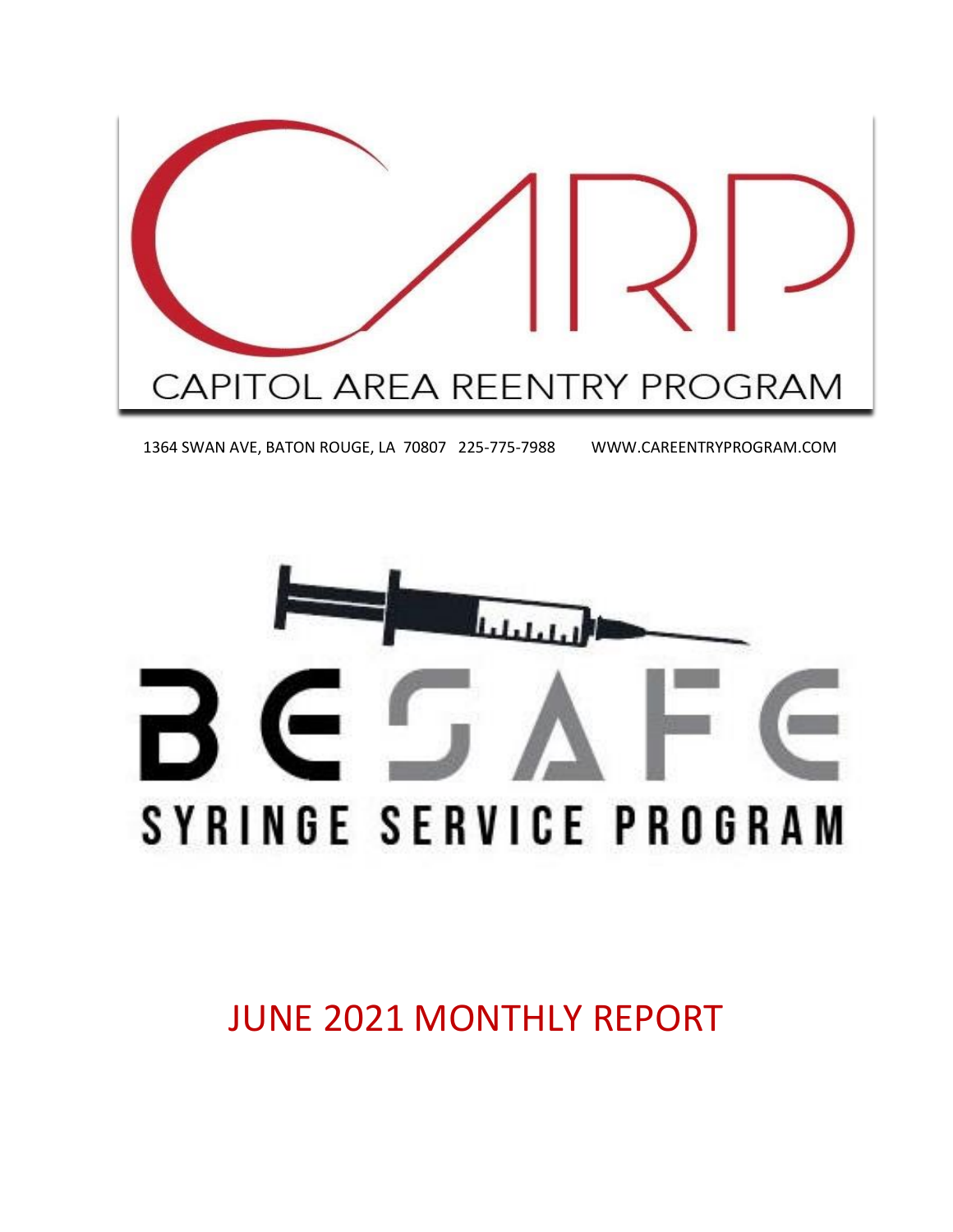

#### JUNE 2021











| Male:   | 639 | $18-35$ : | 523 | White:    | 1056           |
|---------|-----|-----------|-----|-----------|----------------|
| Female: | 596 | $36-60:$  | 679 | Black:    | 168            |
|         |     | $61+$ :   | 36  | Asian:    | $\overline{4}$ |
|         |     |           |     | Hispanic: | 10             |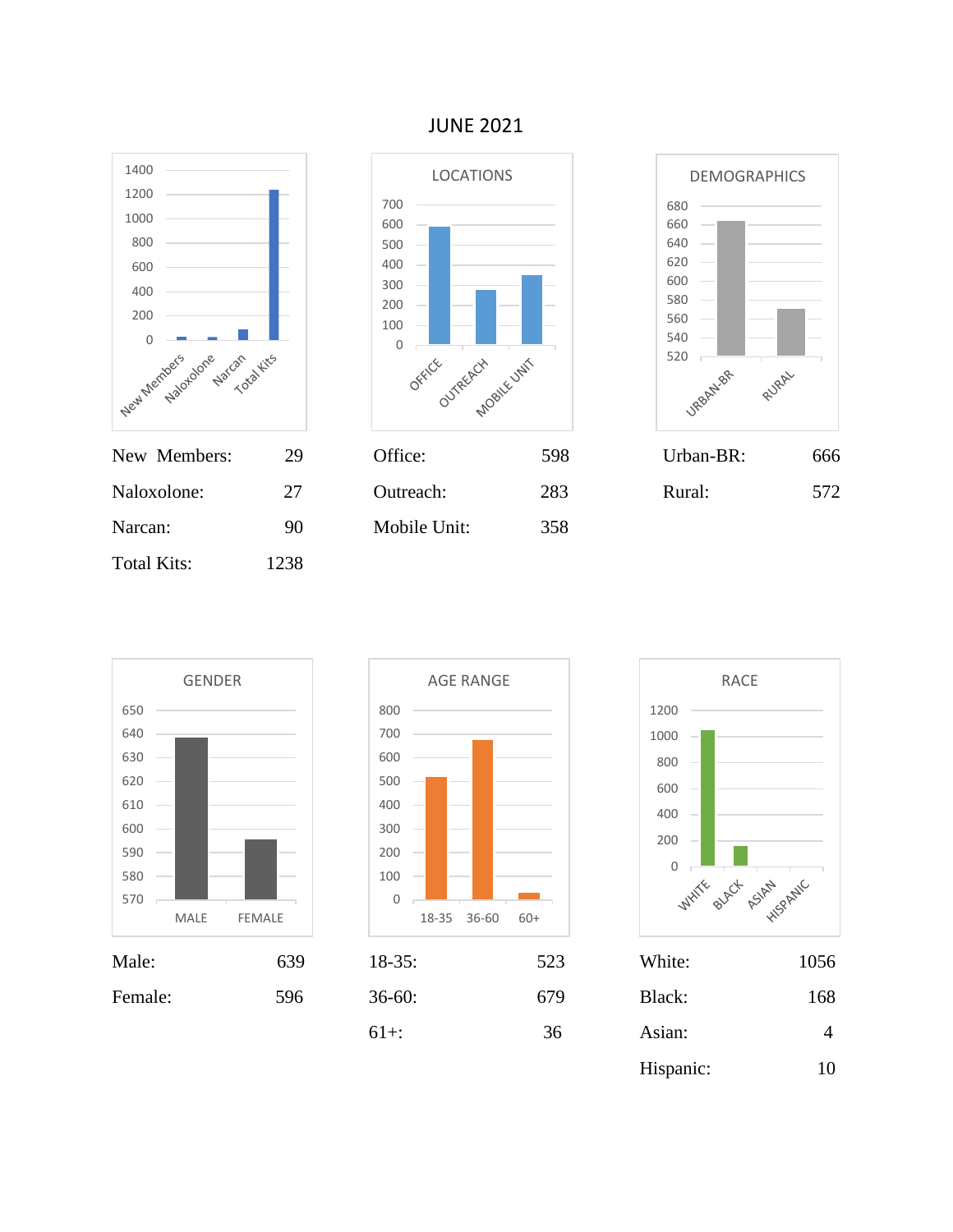### **\*Charts Shows Program Members**

### **Program Members**

**Total | 1238** Black | 168 White | 1056 Hispanic | 10 Asian  $|4$ Males | 639 Female | 596 Ages 18-35 | 523 Ages 36-60 | 679 Ages 61 and Over | 36

## **Geographical Area**

Urban & Suburban | 666 Rural | 572

#### Breakdown by City:

| Abbeville-                     | Addis-5     | Albany-1      | Alfords-      |
|--------------------------------|-------------|---------------|---------------|
| Aline-1                        | Baker-45    | Bayou Goula-4 | Beuche-       |
| Baton Rouge-655                | Brusly-1    | Central-33    | Clinton-12    |
| Denham Springs-132 Dry Prong-1 |             | $Egan-1$      | Erwinville-1  |
| Fr Settlement-1                | Geismar-10  | Glynn-        | Gonzales-44   |
| Greensburg-1                   | Hammond-2   | Hester-       | Holden-6      |
| Jackson-2                      | Jarreau-4   | Jeanerette-1  | Kentwood-     |
| Killian-                       | Lafayette-2 | Lake Charles4 | Livingston-12 |
| Livonia-7                      | Maurepas-   | Monroe-       | New Orleans-1 |
| New Roads-                     | Norwood-2   | Oscar- $1$    | Pine Grove-   |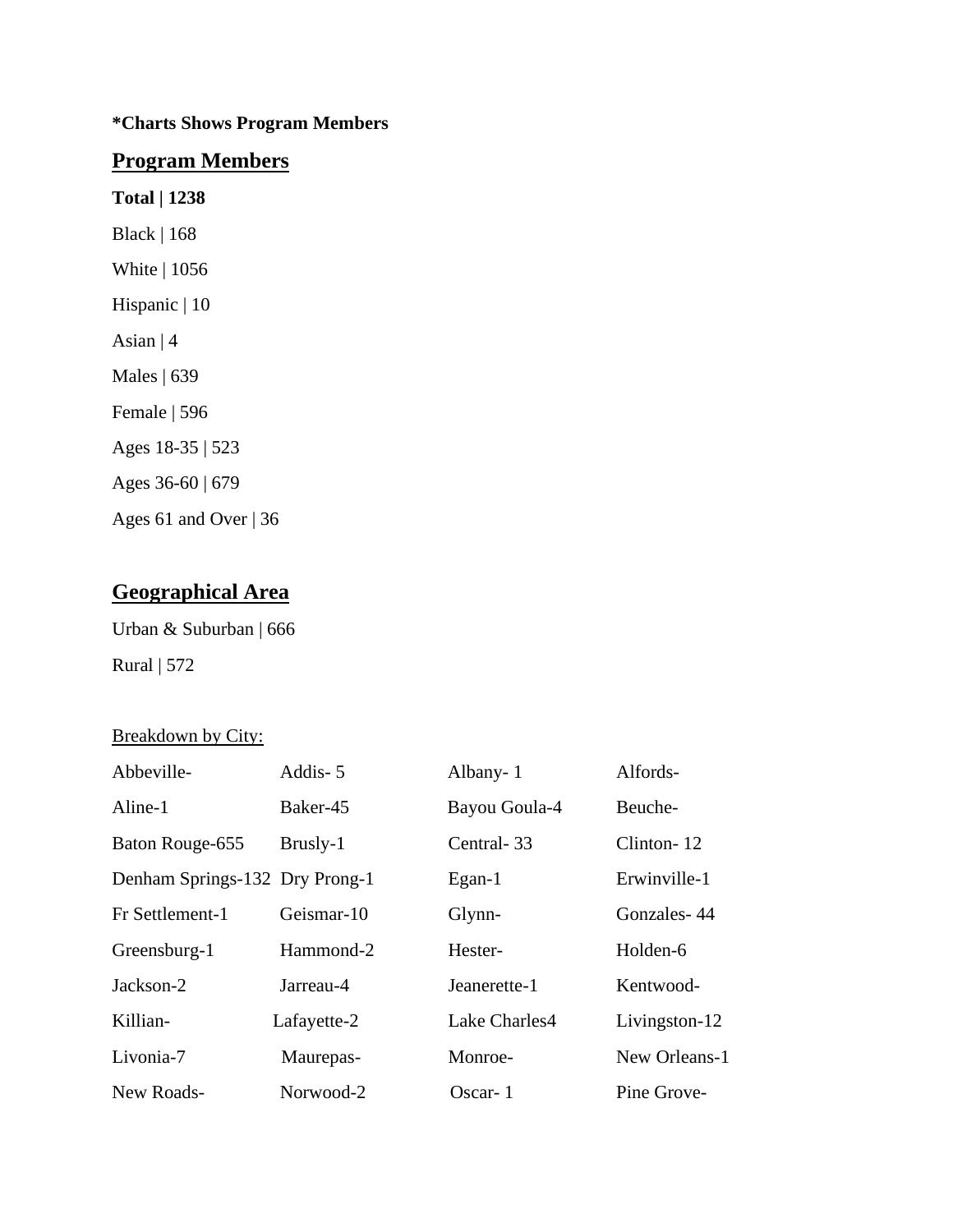| Plaquemine-16        | Ponchatoula-  | Port Allen-10 | Prairieville-27         |
|----------------------|---------------|---------------|-------------------------|
| Princeton-1          | Ramah-1       | Rosedale-     | Slaughter-5             |
| Sorrento-8           | Springfield-2 | St Amant-12   | <b>St Francesville-</b> |
| St Gabriel-5         | $Sun-1$       | Tickfaw-2     | Torbert-5               |
| Varnado-2            | Ventress-6    | Walker-42     | Watson-43               |
| <b>White Castle-</b> | Zachary-38    | Alabama-1     | Illinois-               |
| Michigan-            | Mississippi-1 | Ohio-3        |                         |

#### Baton Rouge by Zip Codes:

| 70801-   | 70802-15 | 70803-   | 70804-   |
|----------|----------|----------|----------|
| 70805-45 | 70806-37 | 70807-14 | 70808-16 |
| 70809-71 | 70810-26 | 70811-10 | 70812-5  |
| 70813-   | 70814-13 | 70815-46 | 70816-74 |
| 70817-28 | 70818-28 | 70819-7  | 70820-13 |
| 70821-1  | 70822-   | 70826-   | 70837-   |
| 70874-   | 70891-4  | 70893-3  |          |

### **\*New Members**

Total |29

# **Kits Distributed**

Office | 598 Field | 283 Mobile Unit | 358

### **Narcan Distributed**

Nasal | 90 Injectable | 27

## **WCK (wound care kits)**

7